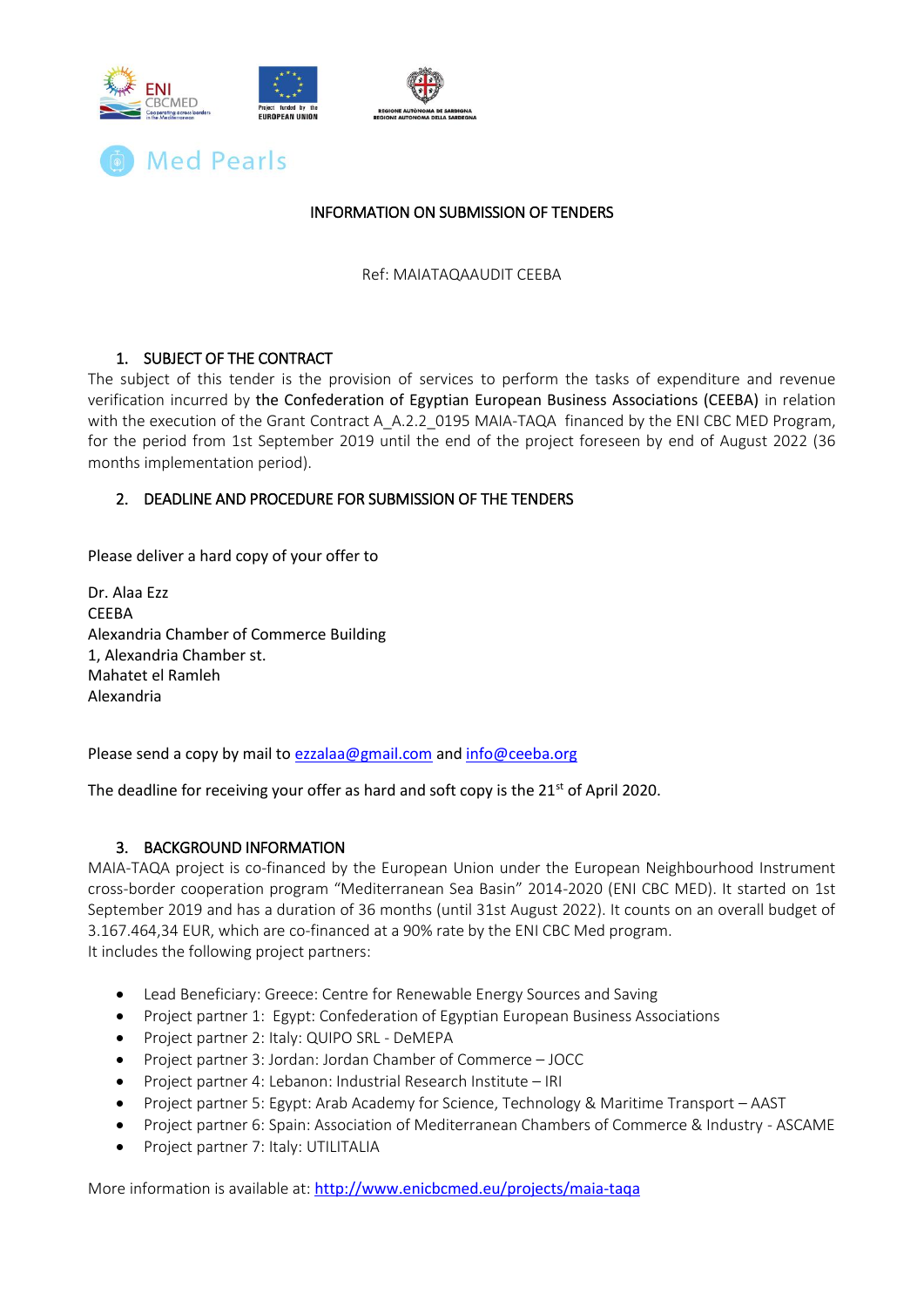

# 4. SCOPE

The subject of the verification are the financial reports produced by the Confederation of Egyptian European Business Associations (CEEBA) where project expenditure and revenue is declared and reimbursement is sought for the eligible part of that expenditure, as well as checking the respect of the non-profit principle.

The Auditor shall execute the tasks assigned to him in accordance with the procedures and templates annexed to these terms of reference or any update issued by the Managing Authority or the Joint Technical Secretariat.

The following documents shall be deemed to form and be read and construed as part of these Terms of Reference, and the Contract with the auditor, in the following order of precedence:

- $-$  the Grant Contract and its annexes;
- Annex 1: description of the evaluation and revenue verification procedure;
- Annex 2: control check-list:
- Annex 3a: template of individual report
- Annex 4: template list of findings;
- Annex 5: template of report on suspected and/or established fraud.
- Annex 6: Handbook for sub-grants management

The various documents making up the contract shall be deemed to be mutually explanatory; in cases of ambiguity or divergence, they shall prevail in the order in which they appear above. Addenda shall prevail on the document they are amending.

Part of the Confederation of Egyptian European Business Associations (CEEBA) project expenditure may include costs incurred by beneficiaries of the subgrant scheme foreseen in the project.

In the case of reimbursement of eligible costs to subgrantees, these costs will be part of the financial report of the Confederation of Egyptian European Business Associations (CEEBA) to be verified by the auditor. In the case of subgrants in the form of simplified cost methods, the auditor will also perform the procedures or any update issued by the Managing Authority or the Joint Technical Secretariat, and without being exhaustive, the auditor will verify:

a) justification concerning the appropriateness of such forms of financing with regard to the nature of the projects as well as to the risks of irregularities and fraud and costs of control;

b) identification of the costs or categories of costs covered by lump sums, unit costs or flat-rate financing, which shall exclude ineligible costs;

c) description of the methods for determining lump sums, unit costs or flat-rate financing, and of the conditions for reasonably ensuring that the no-profit rule and co-financing principles (if any) are complied with and that double financing is avoided

The language of the contract and of all written communications, including reports, between the Auditor and the Confederation of Egyptian European Business Associations (CEEBA) shall be English.

The Expenditure and Revenue Verification reports shall be delivered to the Confederation of Egyptian European Business Associations (CEEBA) within 30 calendar days from submission of the Financial report by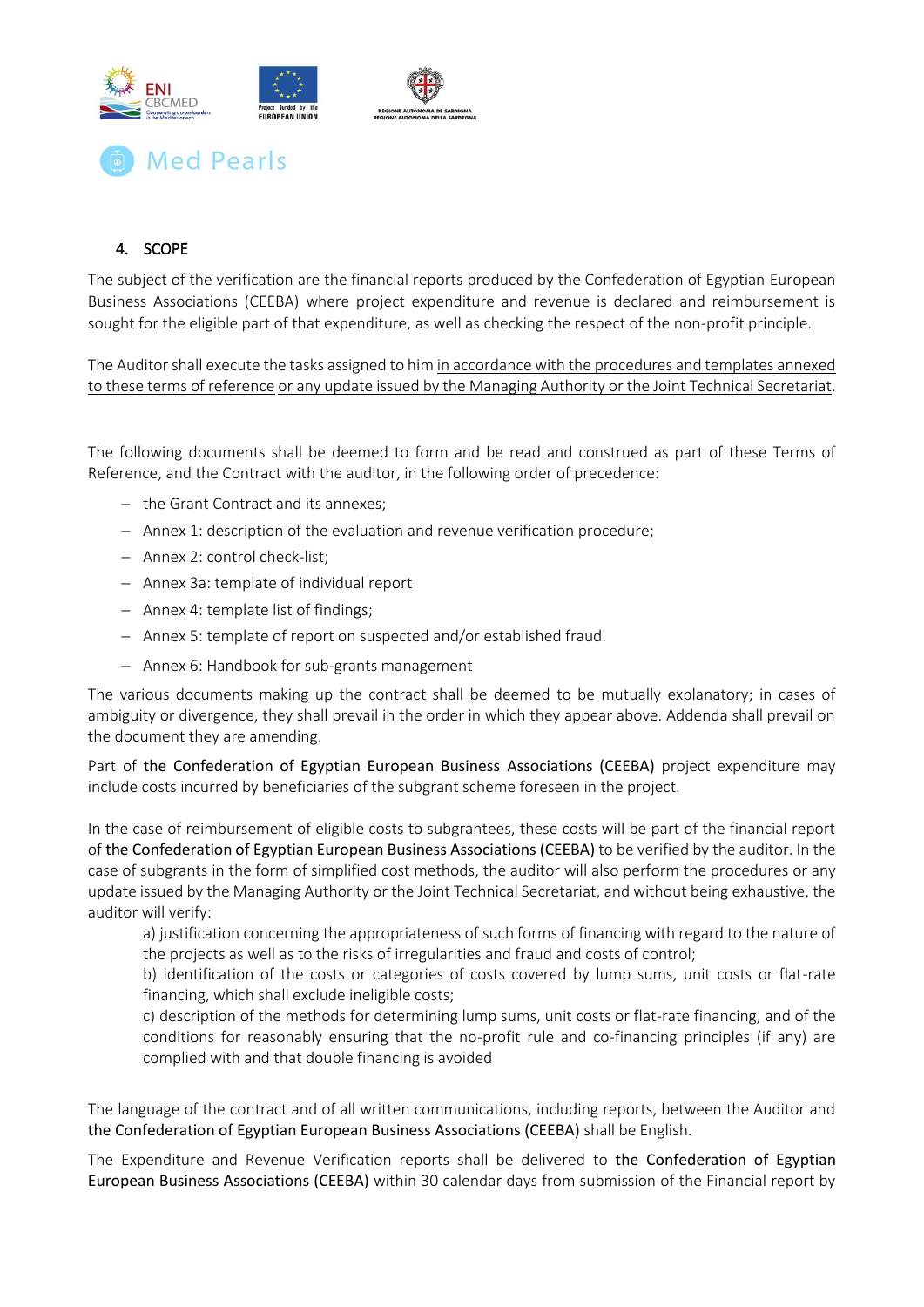



the Confederation of Egyptian European Business Associations (CEEBA) and in any case ensuring that the deadlines for reporting according to the Grant Contract are met.

The Auditor is responsible for performing the agreed-upon procedures described in Annex I with due care and full respect of the Code of Ethics therein indicated, as well as submitting the reports to the Confederation of Egyptian European Business Associations (CEEBA).

Additionally, the Auditor shall submit the ad hoc report directly to the Managing Authority in case of fraud.

The Auditor will attend the specific trainings and meetings for Auditors organized by the competent Programme bodies. The Managing Authority may request the termination of the contract(s) of the auditors not attending these events.

The Managing Authority have also the right to require the replacement of the auditor in case of identifying substantial errors in the performance of the tasks. This would also mean the termination of the contract of the auditor.

## 5. REPORTS

The Auditor shall submit the Expenditure and Revenue Verification reports in English to the Confederation of Egyptian European Business Associations (CEEBA), with its annexes, according to the templates and procedures established in the annexes.

The Financial Reports and the Expenditure and Revenue Verification reports shall be revised by the Managing Authority and the Joint Technical Secretariat. The Control Contact Points (CCP) may assist the MA / JTS in the revision of these reports.

Should the Managing Authority, the Joint Technical Secretariat or the Control Contact Points have any doubt concerning the findings indicated in the expenditure and revenue verification report, the Auditor will receive a request for clarification via the Confederation of Egyptian European Business Associations (CEEBA) which will be answered in a maximum of 7 calendar days.

Financial Reports and the Expenditure and Revenue Verification will relate to the three 3 main reporting periods:

- 1<sup>st</sup> September 2019 31<sup>st</sup> August 2020
- 1<sup>st</sup> September 2020 31<sup>st</sup> August 2021
- 1<sup>st</sup> September 2021 31<sup>st</sup> August 2022

#### 6. PRICE

The maximum budget for the total duration of this assignment is a total of 251.264 EUR all taxes included.

#### 7. REQUIREMENTS FOR PARTICIPATION IN THE SELECTION

The appointed auditor shall meet the requirements set by the ENI-CBC Implementing Rules and shall be independent from the Lead Beneficiary and Project Partners' organisations as well as the programme bodies (MA/JTS/AA).

The auditor shall meet at least one of the following requirements: